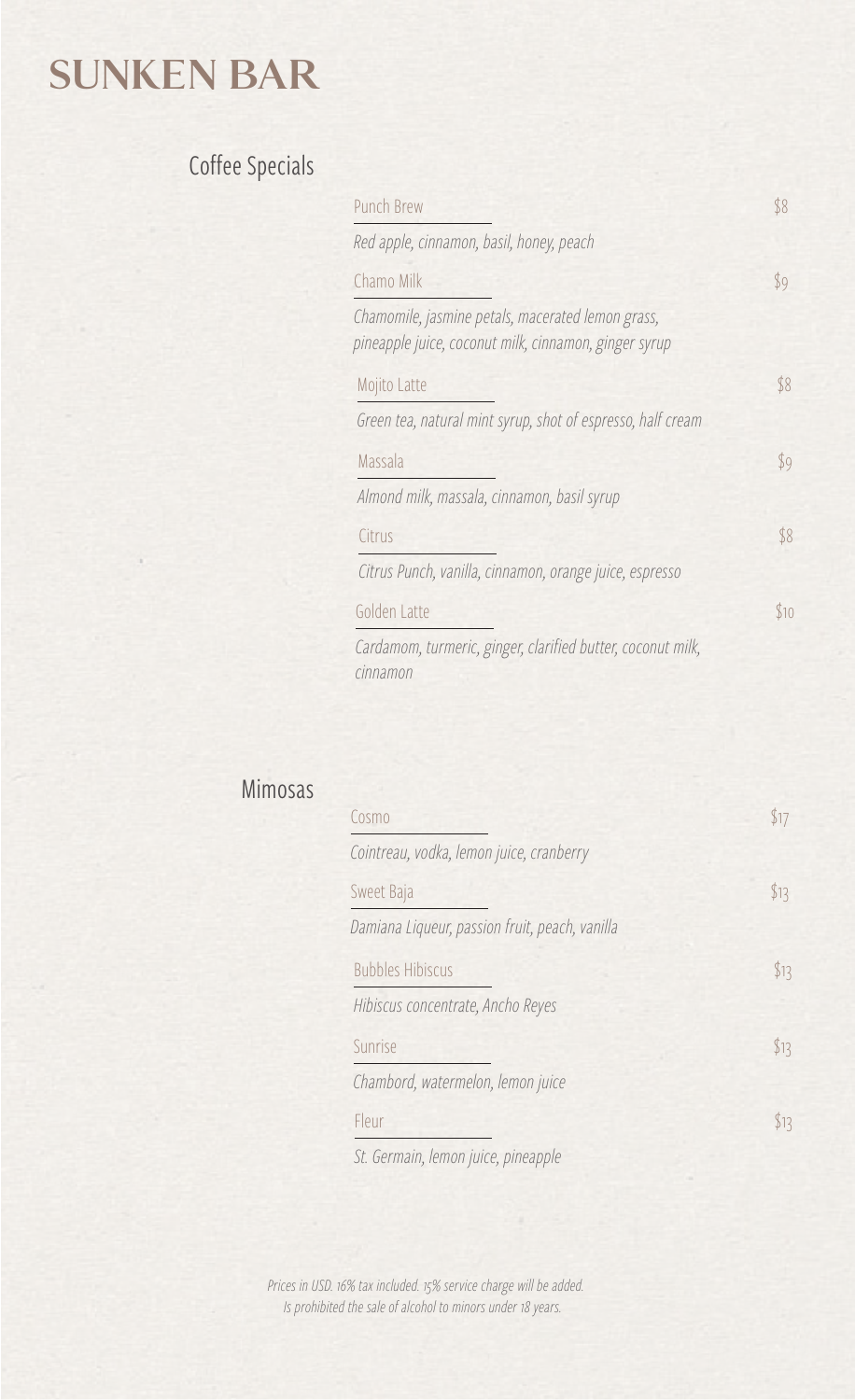#### Panini Menu

8 am - 2 pm

*Served with sweet potato fries* or *lettuce and tomato salad*  or *potato salad with chives and mustard*

| The Cape English Muffin                                   | \$19          |
|-----------------------------------------------------------|---------------|
| Ham, bacon, pork sausage, fried egg and cheddar cheese    |               |
| Lox Salmon Bagel                                          | \$21          |
| with goat cheese, lettuce, capers, onion and lemon        |               |
| Iberian Ham                                               | \$27          |
| with ramonetti cheese, arugula and truffle mayonnaise     |               |
| Rosted Pepper Picanha                                     | \$22          |
| with swiss cheese, pickle sauce and mustard               |               |
| Grilled Pesto Chicken                                     | \$19          |
| with grana padano cheese, dried tomato, basil and arugula |               |
| Three Cheese: Brie, Raclette & Mozzarella                 | \$17          |
| with heirloom tomato, arugula, basil and kalamata olive   |               |
| Avocado Toast                                             | \$17          |
| with tomato and herb salad<br>add.                        |               |
| scrambled or hard egg                                     | $\frac{1}{5}$ |
| lox salmon                                                | \$7           |
| iberian ham<br>smoked bacon                               | \$10<br>\$4   |
| feta cheese and kalamata olive                            | \$4           |

*Prices in USD. 16% tax included. 15% service charge will be added*